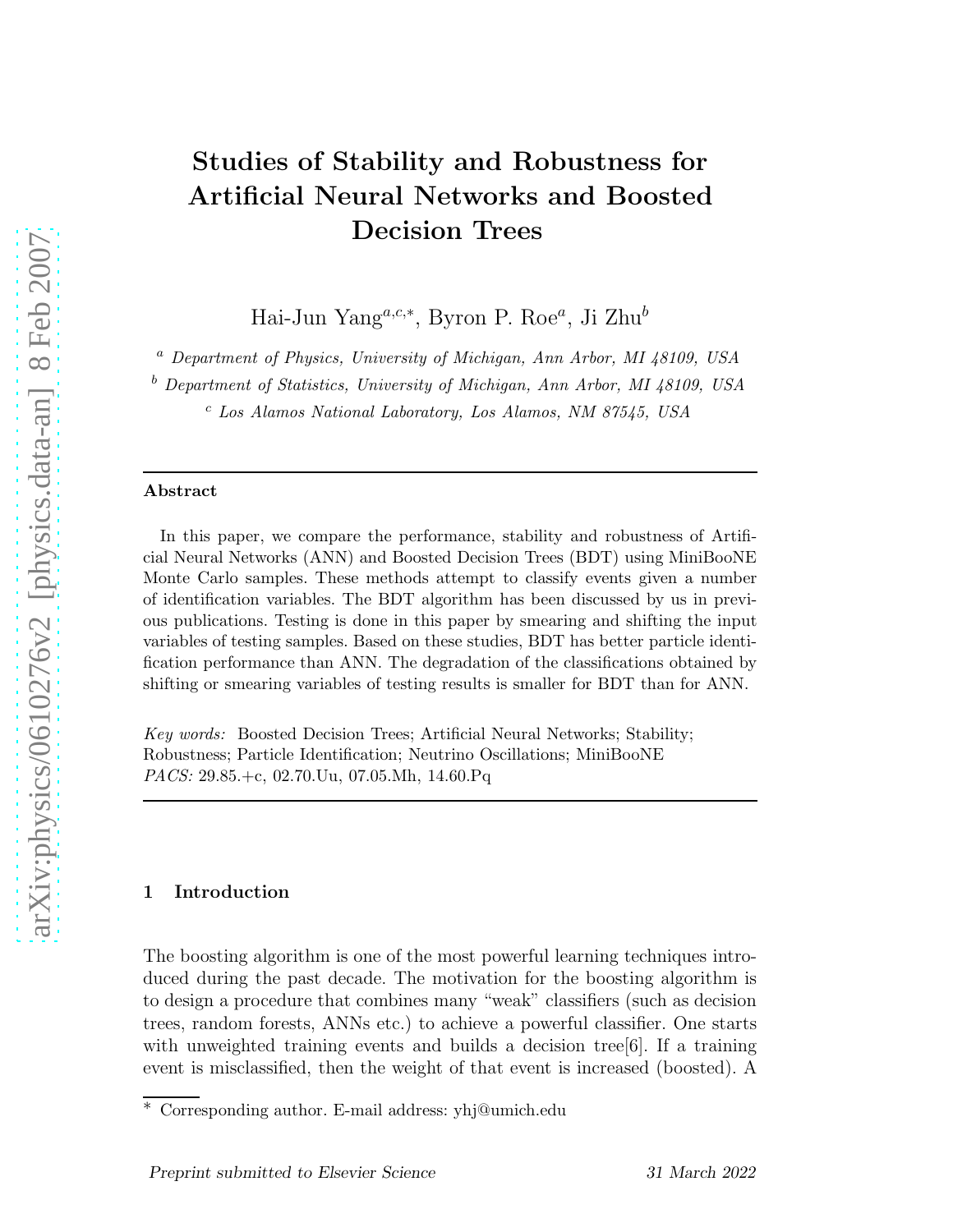second tree is built using exactly the same set of training events but with new weights. Again misclassified events have their weights boosted and the procedure is repeated several hundred to thousand times until the performance becomes optimal. Each test event is followed through each tree in turn. If it lands on a signal leaf it is given a score of 1, otherwise −1. The sum of the scores from all trees,is the final score of the event. A high score means that the event is most likely signal and a low score that it is most likely background. The major advantages of boosted decision trees are their stability, their ability to handle large numbers of input variables, and their use of boosted weights for misclassified events to give these events a better chance to be correctly classified in succeeding trees.

The Artificial Neural Network (ANN) technique has been widely used in data analysis of High Energy Physics (HEP) experiments in the last decade. The use of the ANN technique usually gives better results than the traditional simplecut techniques. Based on our previous studies, Boosted Decision Trees (BDT) with the Adaboost[1,2,3] or  $\epsilon$ −Boost[4,5] algorithms perform better than ANN and some other boosting algorithms for MiniBooNE particle identification (PID)[6,7]. More and more major HEP experiments (ATLAS,BaBar,CDF,D0 etc.)  $[10,11,12,13,14,15,16]$  have begun to use boosting algorithms as an important tool for data analysis since our first successful application of BDT for MiniBooNE PID[6,7].

In this paper we discuss the Boosting method in the context of MiniBooNE. For practical applications of data mining algorithms, performance, stability and robustness are determinants. We focus on stability and robustness of ANN and BDT with  $\epsilon$ −Boost ( $\epsilon$  = 0.01) by smearing or shifting values of input variables randomly for testing samples. The results obtained in this paper do not represent optimal MiniBooNE PID performance because we only use 30 arbitrarily selected variables for ANN and BDT training and testing. BDT with more input variables results in significantly better performance. However, ANN will not improve significantly by using more input variables [6,7]. MiniBooNE is a crucial experiment operated at Fermi National Accelerator Laboratory which is designed to confirm or refute the evidence for  $\nu_{\mu} \rightarrow \nu_{e}$ oscillations at  $\Delta m^2 \simeq 1 eV^2$  seen by the LSND experiment[8,9]. It will imply new physics beyond the Standard Model of particle physics if the LSND signal is confirmed by the MiniBooNE experiment.

## 2 Training and Testing Samples

The training sample has 50000 signal and 100000 background events. An independent testing sample has 54200 signal and 146600 background events. Fully oscillated  $\nu_e$  charged current quasi-elastic (CCQE) events are signal; all  $\nu_\mu$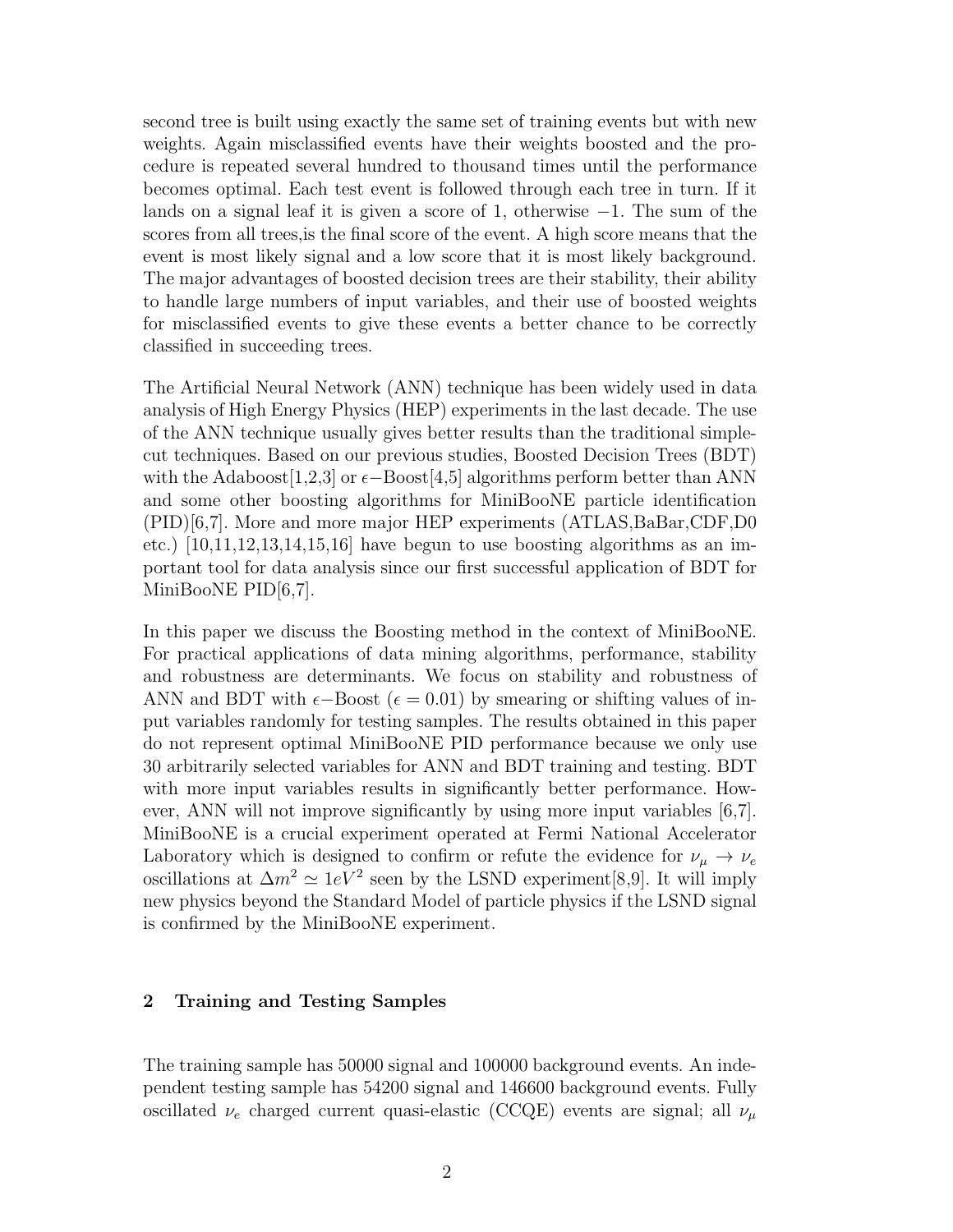and non-CCQE intrinsic  $\nu_e$  events are treated as background. The signature of each event is given by 322 variables[17,18]. Thirty out of 322 variables were selected randomly for this study. (The selection was by variable name not by the power of the variables.) All selected variables are used for ANN and BDT training and testing.

The detailed description of reconstructed variables is available in MiniBooNE technical notes[17,18]. Here we briefly mention some of variables used for this study. The MiniBooNE neutrino detector is filled with 800 tons of pure mineral oil, which is contained in a spherical tank of 610-cm inner radius. The detector is divided into two optical isolated regions. The inner region employs 1280 8 inch photomultiplier tubes (PMTs) to measure the charge, time and position of particles produced by neutrino interactions on nuclei. The outer veto region is instrumented with 240 PMTs to tag particles entering or leaving the detector. The final state charged particles passing through the oil can emit both prompt Cherenkov and delayed isotropic scintillation photons, which are detected in a ratio of about 3:1 for  $\beta \sim 1$  particles. Some reconstructed variables are listed in the following:

- fraction of very prompt PMT hits,  $-2$  ns  $\langle \Delta T \rangle$  as
- fraction of very late PMT hits,  $\Delta T > 15$  ns
- reconstructed track length
- angle between track direction and neutrino beam direction
- ratio of scintillation flux to Cherenkov flux
- time likelihood in the Cherenkov ring region  $0.55 < \cos \theta < 0.85$
- time likelihood in  $0.4 < \cos \theta < 0.5$
- time likelihood in  $0.2 < \cos \theta < 0.4$
- time likelihood in  $-0.2 < \cos \theta < 0.2$
- time likelihood in  $\cos \theta < -0.2$
- charge likelihood in various  $\cos \theta$  regions
- $\bullet\,$  reconstructed  $\pi^0$  mass
- angle between two  $\gamma$ 's from  $\pi^0$  decay
- distance from the first  $\gamma$  conversion point to the tank wall
- $\bullet\,$  the difference of time likelihoods between electron and  $\pi^0$
- $\bullet\,$  the difference of charge likelihoods between electron and  $\pi^0$
- ratio of measured to predicted charge in  $\cos \theta < -0.8$
- ratio of measured to predicted charge in  $0.5 < \cos \theta < 0.7$
- for the two  $\gamma$  hypothesis, the fraction of Cherenkov flux in the lower energy  $\gamma$

The time (charge) likelihood is the likelihood of the time (charge) distribution of the PMT hits under the given hypothesis.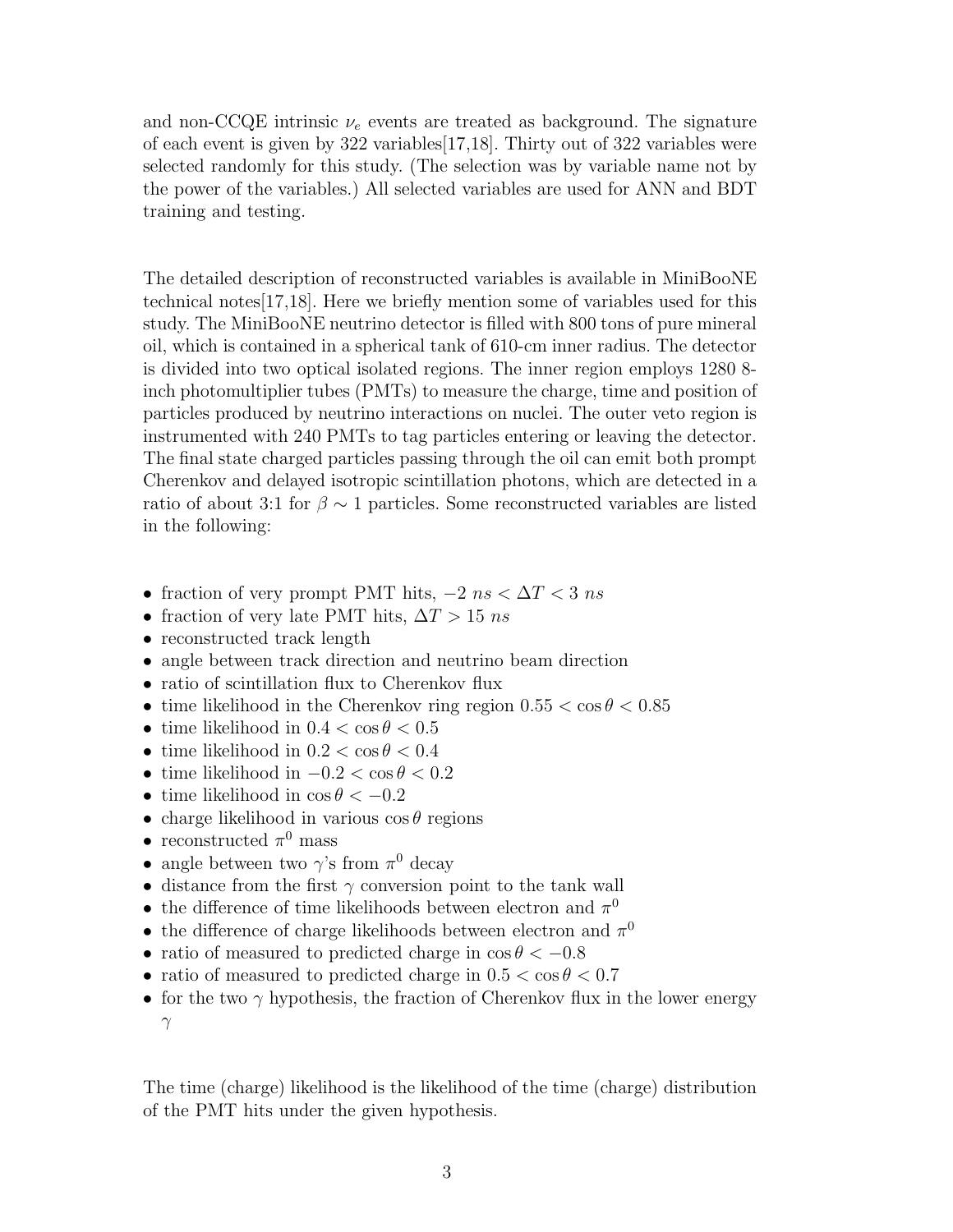#### 2.1 Training Samples

We prepared 10 statistically independent training samples. Each sample has 5000 signal and 10000 background events selected sequentially from the large training sample. Both ANN and BDT are trained separately on each of these training samples. For a given testing sample, then, ANN and BDT each have 10 sets of results. The mean values and variance of the 10 sets of results are calculated to compare the ANN and BDT methods.

## 2.2 Testing Samples Set 1 - Smearing Randomly

In order to study the stability of ANN and BDT on the testing samples, we randomly smear the input variables by  $1\%, 3\%, 5\%, 8\%$  and  $10\%$ , respectively. The smearing formula is written as

$$
V_i^j = V_i^j \times (1 + sf \times R_i^j)
$$

where  $V_i^j$ <sup>r</sup> represents value of j-th variable in *i*-th testing event, *sf* is the smearing factor  $(= 0, 0.01, 0.03, 0.05, 0.08, 0.1)$ .  $R_i^j$  $i$  is a random number with a Gaussian distribution; it is different for each variable and each event.

## 2.3 Testing Samples Set 2 - Shifting Randomly

The random shift formula can be written as

$$
V_i^j = V_i^j \times (1 + sf \times R_i^j)
$$

where  $V_i^j$ <sup>r</sup> represents value of j-th variable in *i*-th testing event, *sf* is the shifting factor (= 0, 0.01, 0.03, 0.05, 0.08, 0.1) and  $R_i^j$  $i$  is a discrete random number with value 1 or  $-1$ .

# 2.4 Testing Samples Set 3 - Shifting Positively

The values of all training variables are shifted positively. The formula is,

$$
V_i^j = V_i^j \times (1 + sf)
$$

where  $V_i^j$ <sup>r</sup> represents value of j-th variable in *i*-th testing event, *sf* is the shifting factor  $(= 0, 0.01, 0.03, 0.05, 0.08, 0.1)$ .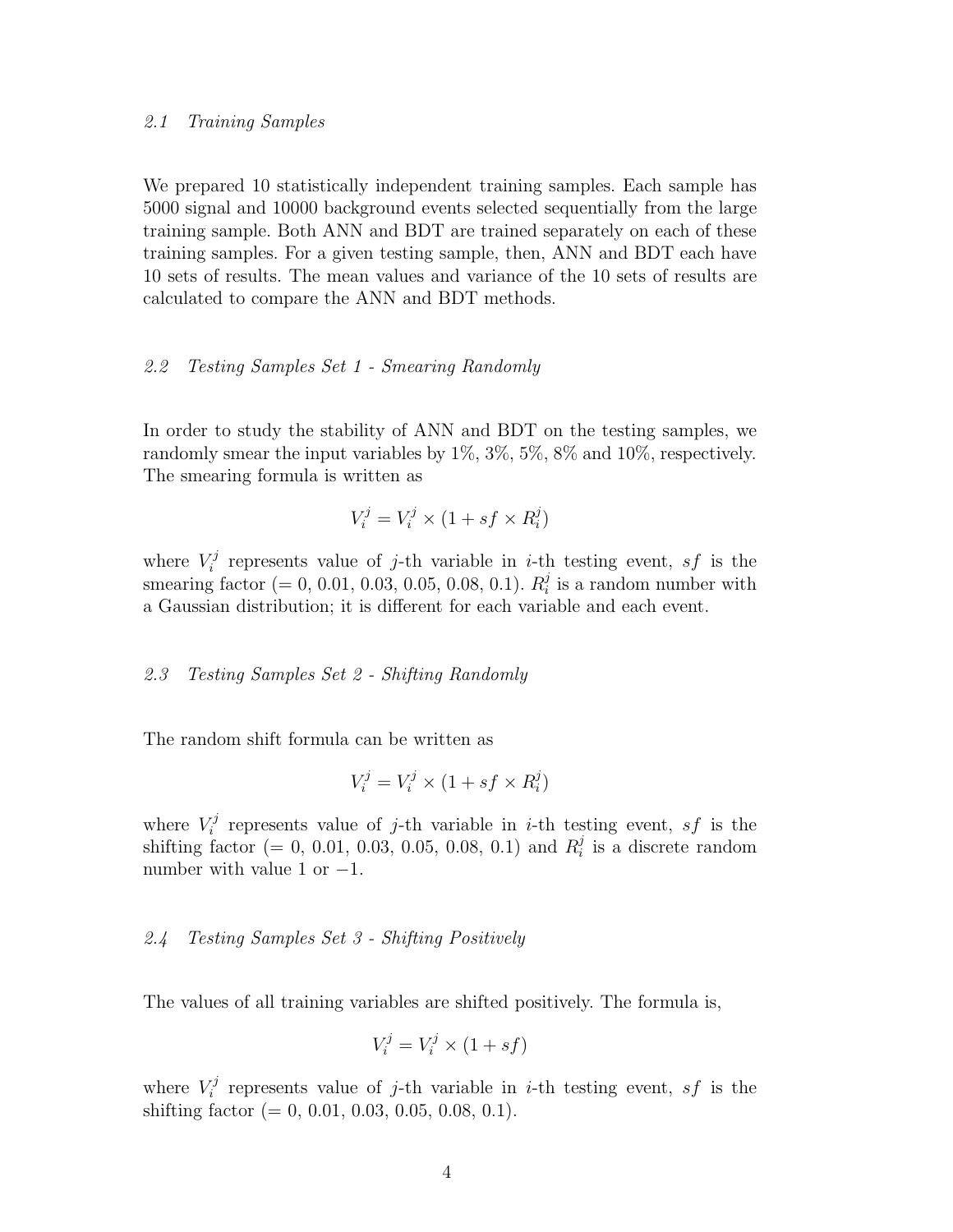### 2.5 Testing Samples Set 4 - Shifting Negatively

The values of all training variables are shifted negatively. The formula is,

$$
V_i^j = V_i^j \times (1 - sf)
$$

where  $V_i^j$ <sup>r</sup> represents value of j-th variable in *i*-th testing event, *sf* is the shifting factor  $(= 0, 0.01, 0.03, 0.05, 0.08, 0.1).$ 

#### 2.6 Testing Samples Set 5 - Shifting Mix

Each variable is shifted in one direction for all testing events. The shift direction for each variable is determined by a random number with the discrete values of 1 or  $-1$ . The formula is written as,

$$
V_i^j = V_i^j \times (1 + sf \times R^j)
$$

where  $V_i^j$ <sup>r</sup> represents value of j-th variable in *i*-th testing event, *sf* is the shifting factor  $(= 0, 0.01, 0.03, 0.05, 0.08, 0.1)$ .

### 3 Results

All ANN and BDT results shown in this paper are from testing samples.

## 3.1 Results from original testing samples

Table 1 lists the signal and background efficiencies for ANN and BDT with root mean square (RMS) errors and statistical errors for background efficiencies. The efficiency ratio is defined as background efficiency from ANN divided by that from BDT using the original testing sample (no smearing and shifting) and the same signal efficiency. Efficiency ratio values greater than 1 mean that BDT works better than ANN by suppressing more background events (less background efficiency) for a given signal efficiency. From Table 1, the efficiency ratios vary from about 1.12 to 1.75 for signal efficiencies ranging from 90% to 30%. Lower signal efficiencies yield higher ratio values. The statistical error of the test background efficiency for ANN is slightly higher than that for BDT depending on the signal efficiency. The variance of 10 test background efficiencies for ANN trained with 10 randomly selected training samples is about 2  $\sim$  5 times larger than that for BDT. This result indicates that BDT training performance is more stable than ANN training.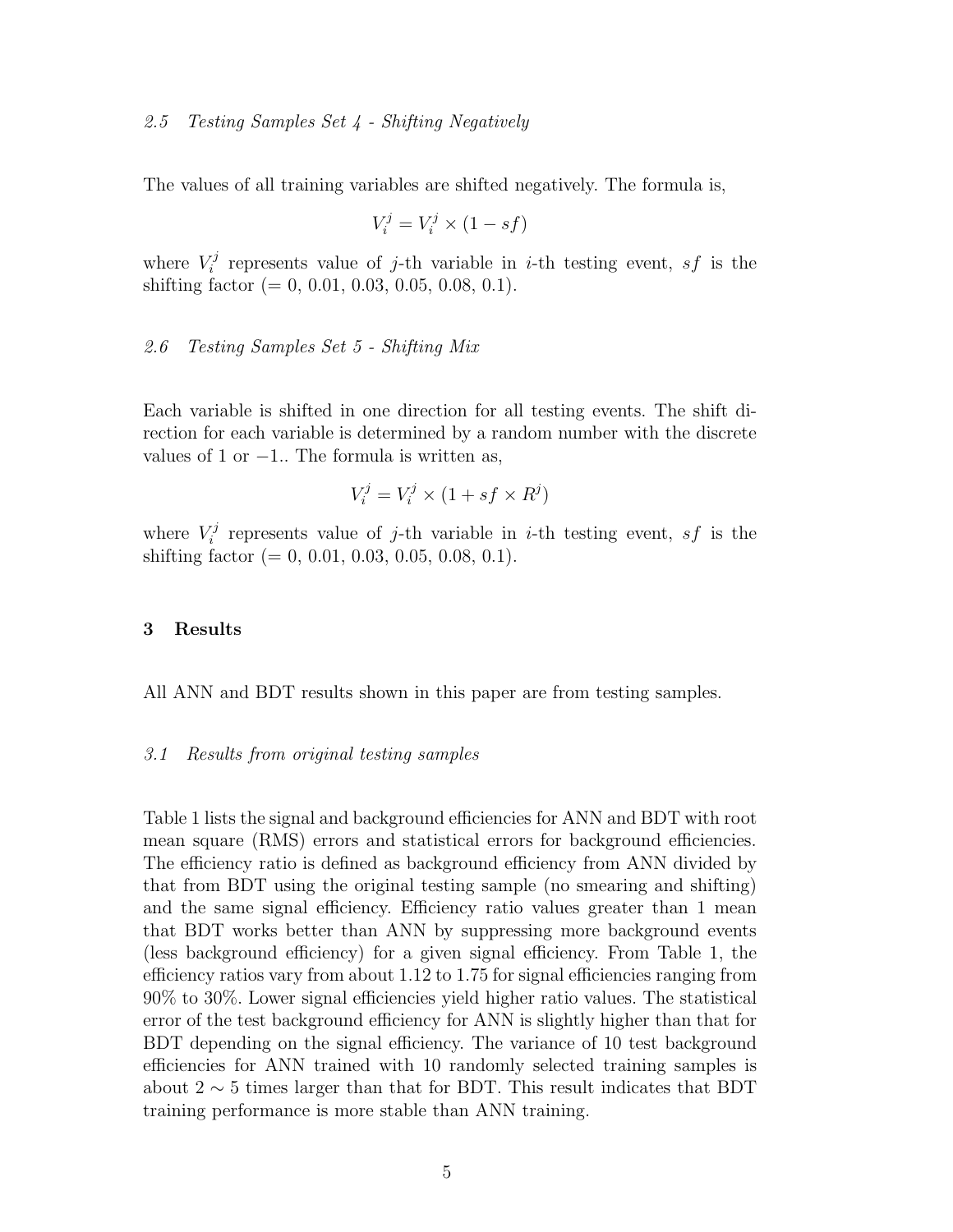## 3.2 Results from smeared testing samples

The background efficiency versus signal efficiency for the smeared testing sample set 1 is shown in Figure 1. The top plot shows results from ANN, the bottom plot shows results from BDT. Dots are for the results from the testing sample without smearing, boxes, triangles, stars, circles and crosses are for results from testing samples with  $1\%, 3\%, 5\%, 8\%$  and  $10\%$  smearing, respectively. Both ANN and BDT are quite stable for testing samples which are randomly smeared within 5%, typically within about 5%-12% performance decrease for BDT and 7% - 16% decrease for ANN as shown in Figure 1. For the 10% smeared testing sample, however, the performance of ANN is degraded by 37% to 62%; higher signal efficiency results have larger degradation. The corresponding performance of BDT is degraded by 19% to 57%.

The variance (RMS) of background efficiencies based on trials versus signal efficiency for the 10 different smeared testing samples is shown in Figure 2. The variance of background efficiencies from BDT is about  $2 \sim 5$  times smaller than that from ANN as presented in the bottom plot of Figure 3. The variance ratios between ANN and BDT remain reasonably stable for various testing samples with different smearing factors.

Figure 3 shows the ratio of background efficiency from ANN and BDT versus signal efficiency (top plot) and the ratio of RMS of background efficiency from ANN and BDT versus signal efficiency (bottom plot). Dots are for results from the testing sample without smearing; boxes, triangles, stars, circles and crosses are for results from 1%, 3%, 5%, 8% and 10% smearing, respectively. Error bars in the top plot are for RMS errors of ratios which are calculated by propagating errors from the RMS errors from ANN and BDT results. The performance of BDT ranges from 12% to 75% better than that of ANN, depending on the signal efficiency as shown in the top plot of Figure 3. The ratio of background efficiency from ANN and BDT increases with an increase in the smearing factor. For the testing sample with  $10\%$  random smearing, the efficiency ratio increases about 15%. This result indicates that the BDT is more stable than ANN for this set of specific testing samples with random smearing.

Figure 4 shows the background efficiency versus smearing factor for three given signal efficiencies  $30\%$ (dots),  $50\%$ (boxes) and  $70\%$ (triangles). The top plot of Figure 4 shows results from ANN. The bottom plot of Figure 4 shows results from BDT. The performance of ANN and BDT degrade modestly with relatively small smearing factors >∼ 0.03. Larger smearing factors result in significant performance degradation of ANN and BDT.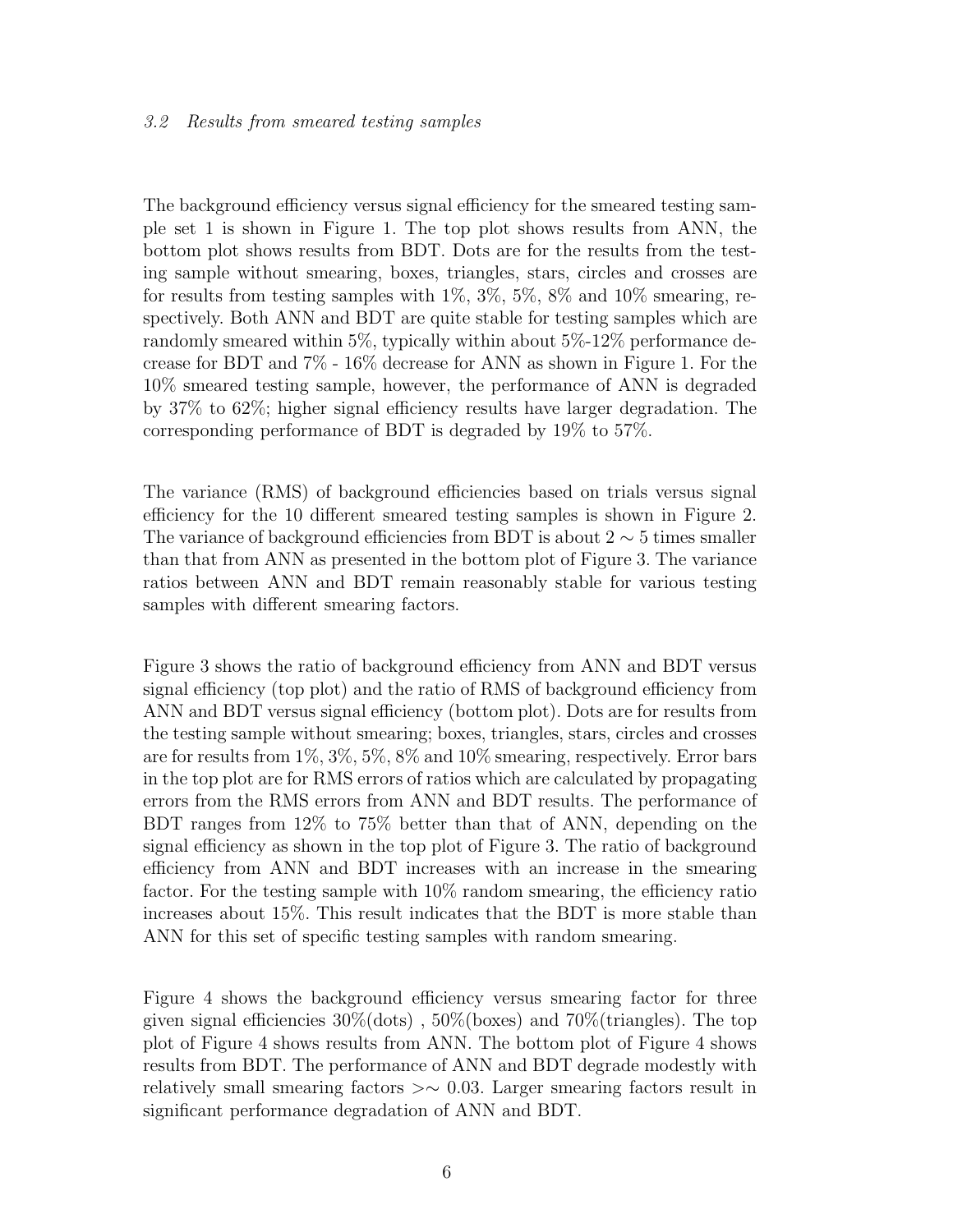# 3.3 Results from shifted testing samples

Figure 5 shows the ratio of background efficiency from ANN and BDT versus signal efficiency (top plot) and the ratio of variance of background efficiency from ANN and BDT versus signal efficiency (bottom plot) for the testing samples of set 2 with random shifting. Figure 6 shows the background efficiency versus smearing factor, for ANN (top plot) and BDT (bottom plot). Resutls from the randomly shifted testing samples of set 2 are comparable to those from the randomly smeared testing samples of set 1. In order to estimate the dependence of ANN and BDT performance on the factor of random shifting, we vary the shifting factor from 0 to 0.5, as shown in Figure 7. Both ANN and BDT performance degrade significantly by randomly shifting the input variables with large shifting factor  $( > 0.1)$ .

Figure 8 shows the ratio of background efficiency from ANN and BDT versus signal efficiency (top plot) and the ratio of variance of background efficiency from ANN and BDT versus signal efficiency (bottom plot) for the testing samples of set 3 with overall positive shifting. Figure 9 shows the background efficiency versus smearing factor, for ANN (top plot) and BDT (bottom plot). The results are reasonably stable for both ANN and BDT versus shifting factor.

Figure 10 shows the ratio of background efficiency from ANN and BDT versus signal efficiency (top plot) and the ratio of variance of background efficiency from ANN and BDT versus signal efficiency (bottom plot) for the testing samples of set 4 with overall negative shifting. Figure 11 shows the background efficiency versus smearing factor, for ANN (top plot) and BDT (bottom plot). The results are remain reasonably stable for both ANN and BDT versus shifting factor.

Figure 12 shows the ratio of background efficiency from ANN and BDT versus signal efficiency (top plot) and the ratio of variance of background efficiency from ANN and BDT versus signal efficiency (bottom plot) for the testing samples of set 5 with random positive or negative shifting. Figure 13 shows the background efficiency versus smearing factor, for ANN (top plot) and BDT (bottom plot).

# 3.4 Further Validation

In order to make a cross check, a new set of 30 out of the 322 particle identification variables were selected and the whole analysis was redone. Most results are quite similar to the results obtained in Sections 3.1–3.3. BDT, again, was more stable than ANN. However, the second set of 30 variables overall was less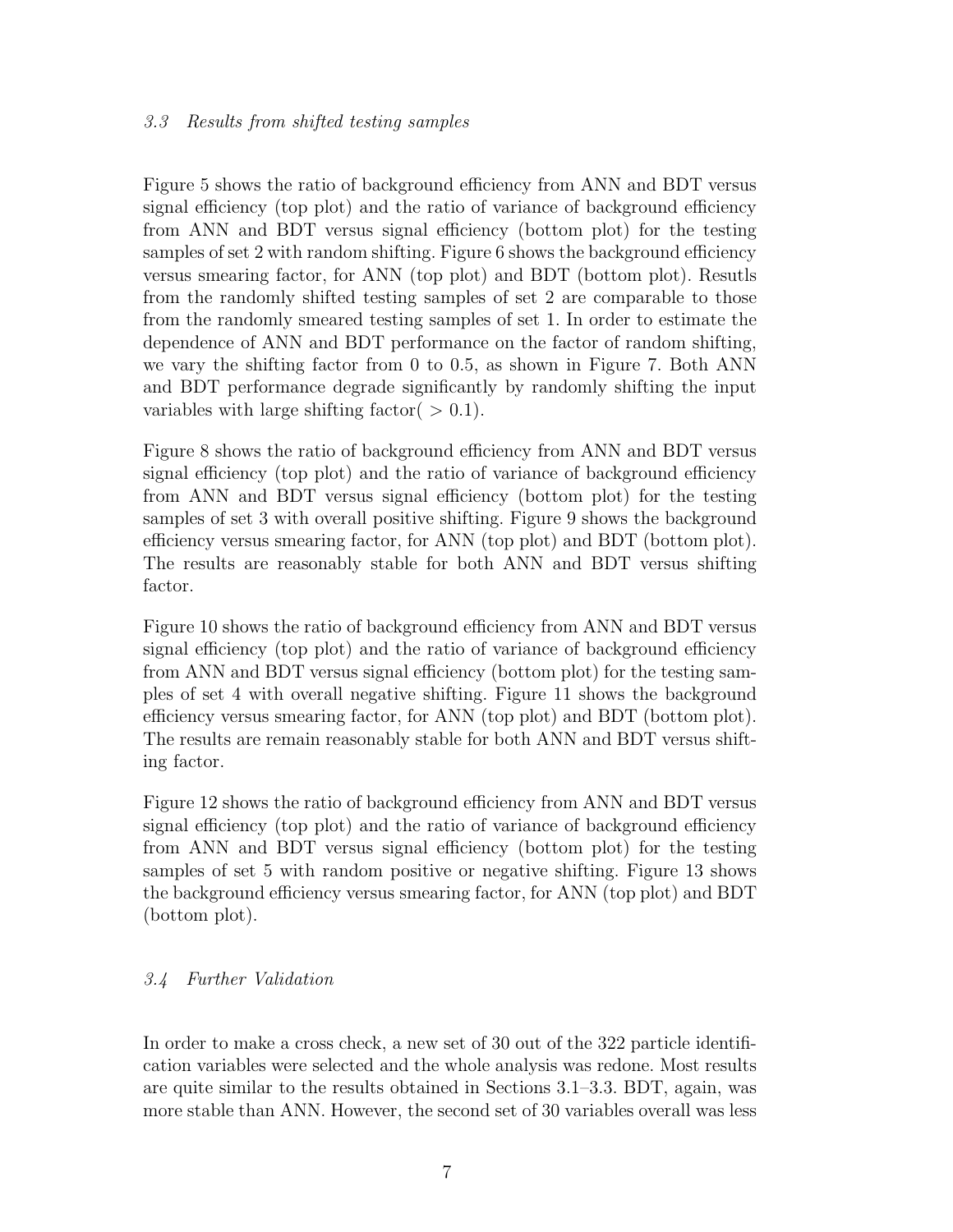powerful by a factor of about 2 than the first set. Because of this, the variances were dominated more by the random variations than the variations due to a change in power with smearing or shifting. The variances of the second set were only about half the variances of the first set, but exhibited much more random behavior.

## 4 Conclusions

The performance, stability and robustness of ANN and BDT were compared for particle identification using the MiniBooNE Monte Carlo samples. BDT has better particle identification performance than ANN, even using only 30 PID variables. The BDT performance relative to that of ANN depends on the signal efficiency. The variance in background efficiencies of testing results due to various BDT trainings is smaller than those from ANN trainings regardless of testing samples with or without smearing and shifting. The performance of both BDT and ANN are degraded by smearing and shifting the input variables of the testing samples. ANN degrades more than BDT depending on the signal efficiency based on MiniBooNE Monte Carlo samples.

## 5 Acknowledgments

We wish to express our gratitude to the MiniBooNE collaboration for the excellent work on the Monte Carlo simulation and the software package for physics analysis. This work is supported by the Department of Energy and by the National Science Foundation of the United States.

## References

- [1] Y. Freund and R.E. Schapire (1996), *Experiments with a new boosting algorithm*. Proc COLT, 209–217. ACM Press, New York (1996).
- [2] Y. Freund and R.E. Schapire, *A short introduction to boosting*, Journal of Japanese Society for Artificial Intelligence, 14(5), 771-780, (September, 1999).
- [3] R.E. Schapire, *The boosting approach to machine learning: An overview*, MSRI Workshop on Nonlinear Estimation and Classification, (2002).
- [4] J. Friedman (2001), *Greedy function approximation: a gradient boosting machine*, Annals of Statistics, 29:5.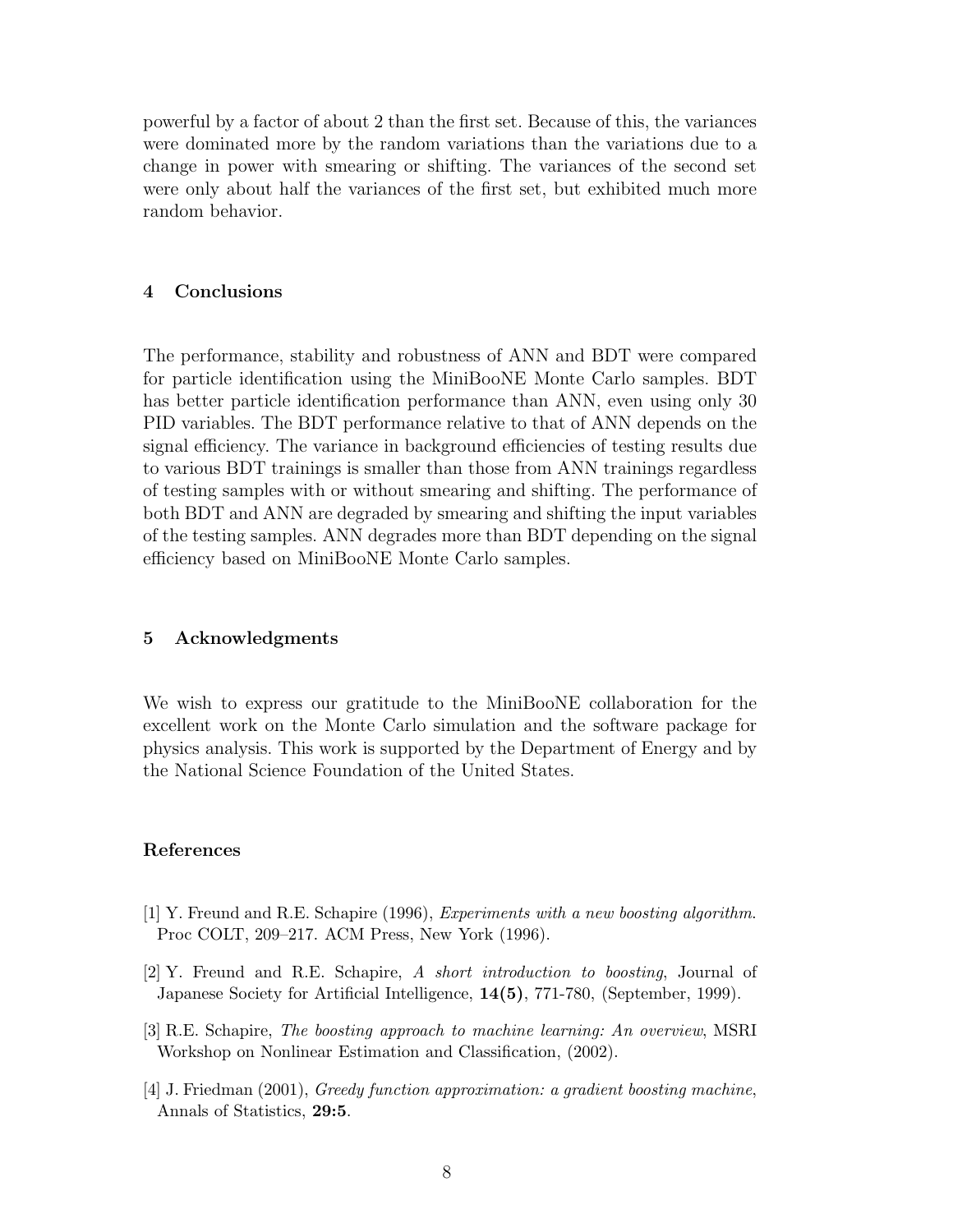- [5] J. Friedman, *Recent Advances in Predictive Machine Learning*, Proceedings of Phystat2003, Stanford U., (Sept. 2003).
- [6] B.P. Roe, H.J. Yang, J. Zhu, Y. Liu, I. Stancu, G. McGregor, *Boosted decision trees as an alternative to artificial neural network for particle identification*, Nucl.Instrum.Meth. A543(2005) 577-584, [physics/0408124.](http://arxiv.org/abs/physics/0408124)
- [7] H.J. Yang, B.P. Roe, J. Zhu, *Studies of boosted decision trees for MiniBooNE Particle Identification* Nucl.Instrum.Meth. A555(2005) 370-385, [physics/0508045.](http://arxiv.org/abs/physics/0508045)
- [8] E. Church *et al.*, BooNE Proposal, FERMILAB-P-0898(1997).
- [9] A. Aguilar *et al.*, Phys. Rev. D 64(2001) 112007.
- [10] J. Conrad and F. Tegenfeldt, *Applying Rule Ensembles to the Search for Super-Symmetry at the Large Hadron Collider*, JHEP 0607040(2006), [hep-ph/0605106.](http://arxiv.org/abs/hep-ph/0605106)
- [11] I. Narsky, *StatPatternRecognition: A C<sup>++</sup> Package for Statistical Analysis of High Energy Physics Data*, [physics/0507143.](http://arxiv.org/abs/physics/0507143)
- [12] I. Narsky, *Optimization of Signal Significance by Bagging Decision Trees*, [physics/0507157.](http://arxiv.org/abs/physics/0507157)
- [13] BaBar Collaboration, *Measurement of CP-violation asymmetries in the*  $B^0 \rightarrow$  $K^+K^-K^0$  *Dalitz plot*, [hep-ex/0607112.](http://arxiv.org/abs/hep-ex/0607112)
- [14] M.L. Yu, M.M. Xu, L.S. Liu, *An Empirical study of boosted neural network for particle classification in high energy collisions*, [hep-ph/0606257.](http://arxiv.org/abs/hep-ph/0606257)
- [15] P.M. Perea, *Search for t-Channel Single Top Quark Production in ppbar Collisions at 1.96 TeV*, FERMILAB-THESIS-2006-15.
- [16] A. Hocker, J. Stelzer, H. Voss, K. Voss, X Prudent, *Toolkit for Parallel Multivariate Data Analysis*, [http://tmva.sourceforge.net/.](http://tmva.sourceforge.net/) [http://root.cern.ch/root/html512/TMVA](http://root.cern.ch/root/html512/TMVA__MethodBDT.html)\_MethodBDT.html
- [17] Y. Liu and I. Stancu, BooNE-TN-36, 09/15/2001; BooNE-TN-50, 02/18/2002; BooNE-TN-100, 09/19/2003; BooNE-TN-141, 08/25/2004; BooNE-Memoxx, 08/03/2005; BooNE-TN-178, 03/01/2006.
- [18] B.P. Roe and H.J. Yang, BooNE-TN-117, 03/18/2004; BooNE-TN-147, 11/18/2004; BooNE-TN-151, 01/08/2005; BooNE-Memo24, 08/10/2005; BooNE-TN-189, 7/10/2006.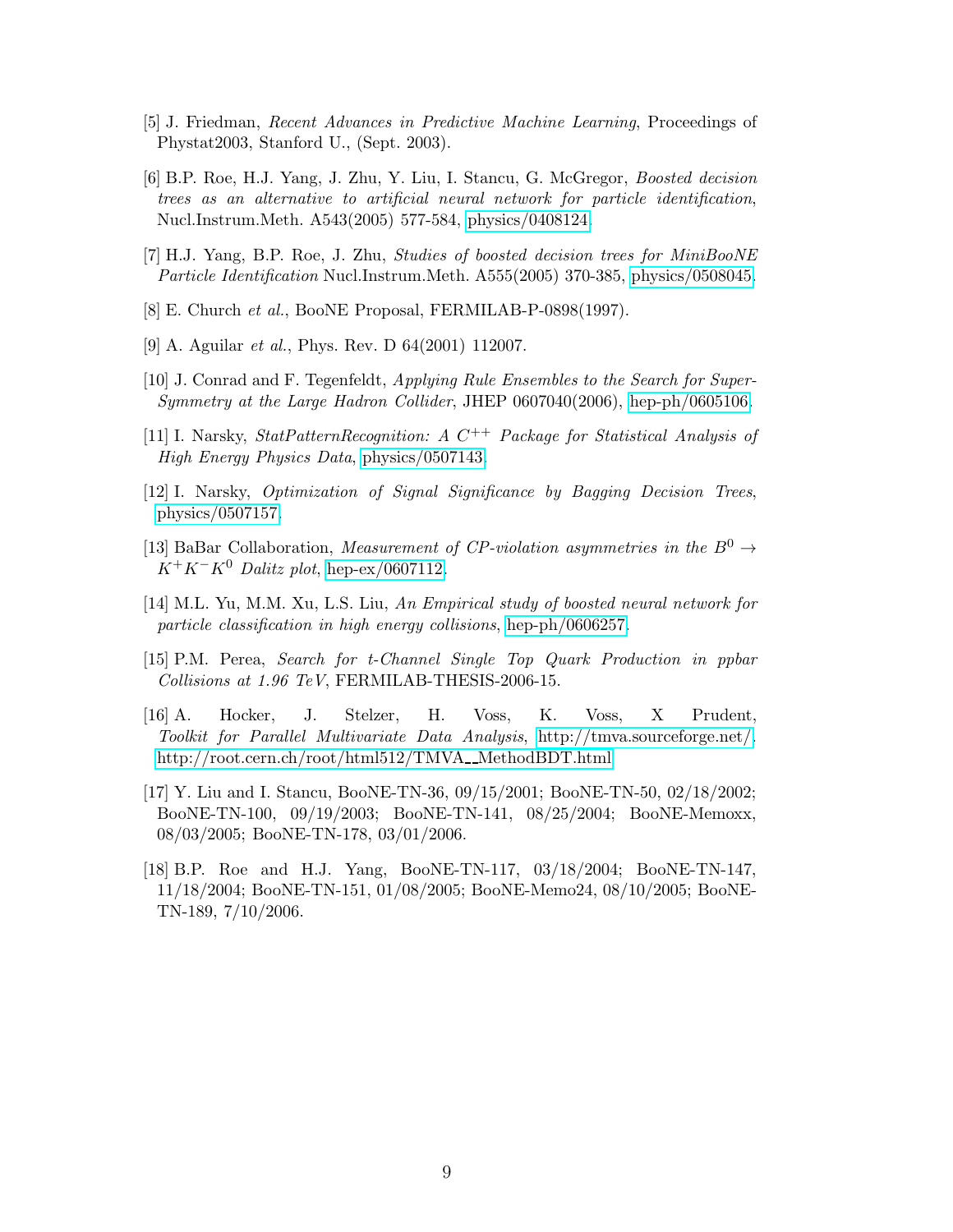| Eff signal $(\%)$ | $Eff_bkgd_ANN$ (%) | Eff_bkgd_BDT $(\%)$ | $Ratio = Eff_bkgd_ANN$ |
|-------------------|--------------------|---------------------|------------------------|
|                   | $\pm \sigma_{RMS}$ | $\pm \sigma_{RMS}$  | / Eff_bkgd_BDT         |
| 30                | $0.416 \pm 0.045$  | $0.238 \pm 0.009$   | $1.748 \pm 0.201$      |
| 35                | $0.512 \pm 0.051$  | $0.310 \pm 0.008$   | $1.655 \pm 0.172$      |
| 40                | $0.623 \pm 0.057$  | $0.389 \pm 0.014$   | $1.599 \pm 0.157$      |
| 45                | $0.748 \pm 0.063$  | $0.481 \pm 0.017$   | $1.557 \pm 0.142$      |
| 50                | $0.885 \pm 0.070$  | $0.594 \pm 0.027$   | $1.489 \pm 0.136$      |
| 55                | $1.041 \pm 0.076$  | $0.722 \pm 0.024$   | $1.441 \pm 0.116$      |
| 60                | $1.227 \pm 0.085$  | $0.882 \pm 0.023$   | $1.391 \pm 0.102$      |
| 65                | $1.449 \pm 0.088$  | $1.074 \pm 0.023$   | $1.350 \pm 0.088$      |
| 70                | $1.732 \pm 0.094$  | $1.315 \pm 0.026$   | $1.317 \pm 0.076$      |
| 75                | $2.095 \pm 0.102$  | $1.643 \pm 0.036$   | $1.276 \pm 0.068$      |
| 80                | $2.585 \pm 0.111$  | $2.110 \pm 0.049$   | $1.225 \pm 0.060$      |
| 85                | $3.316 \pm 0.124$  | $2.842 \pm 0.079$   | $1.167 \pm 0.054$      |
| 90                | $4.618 \pm 0.129$  | $4.143 \pm 0.113$   | $1.115 \pm 0.044$      |

Table 1

Signal and background efficiencies for ANN and BDT with RMS errors for background efficiencies. The ratio is defined as the background efficiency from ANN divided by that from BDT using the original testing sample (no smearing and shifting) and the same signal efficiency.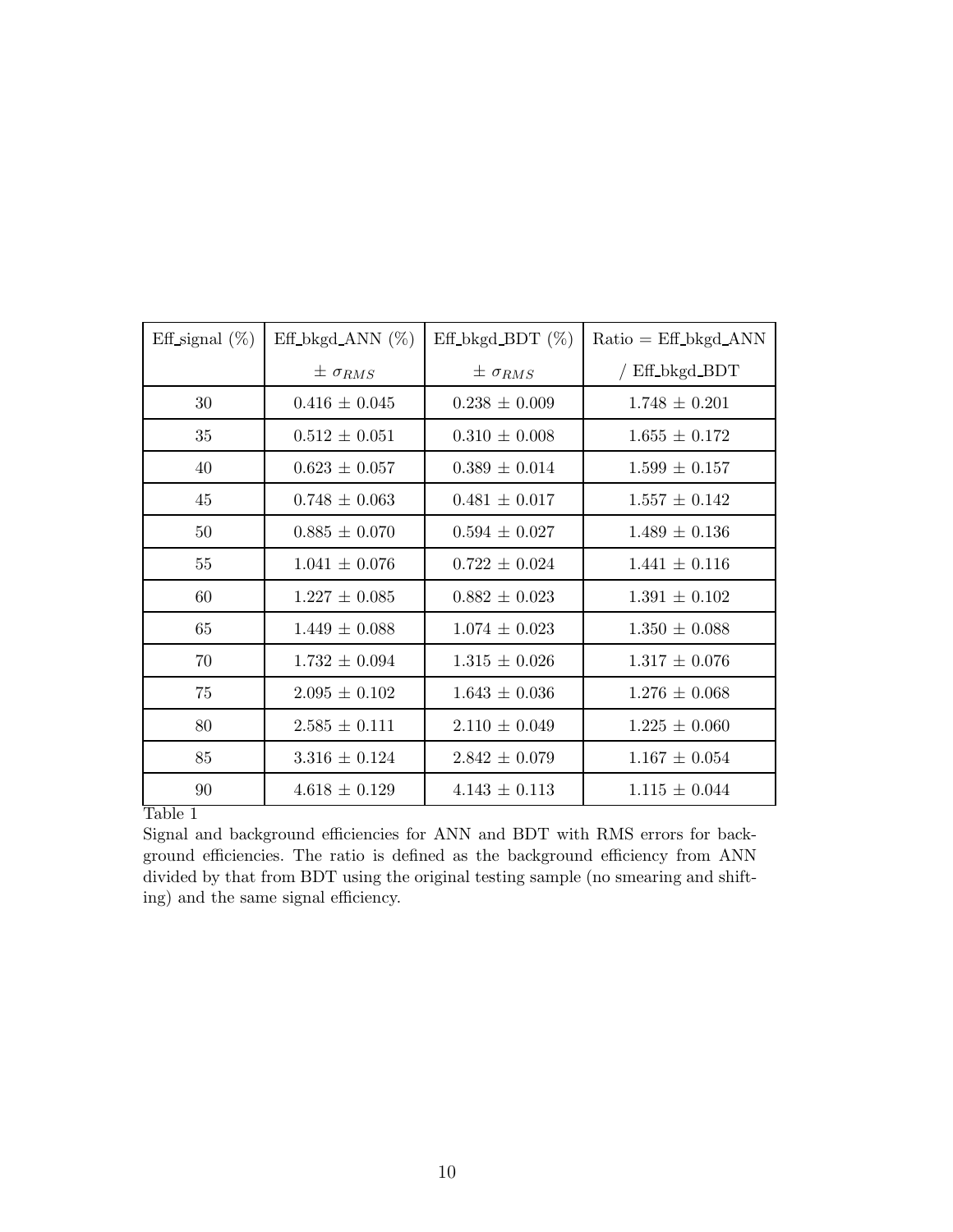

Fig. 1. Background efficiency versus signal efficiency. The top plot shows results from ANN with smeared testing samples set 1. The bottom plot shows results from BDT. Dots are for the testing sample without smearing; boxes, triangles, stars, circles and crosses are for 1%, 3%, 5%, 8% and 10% smearing, respectively.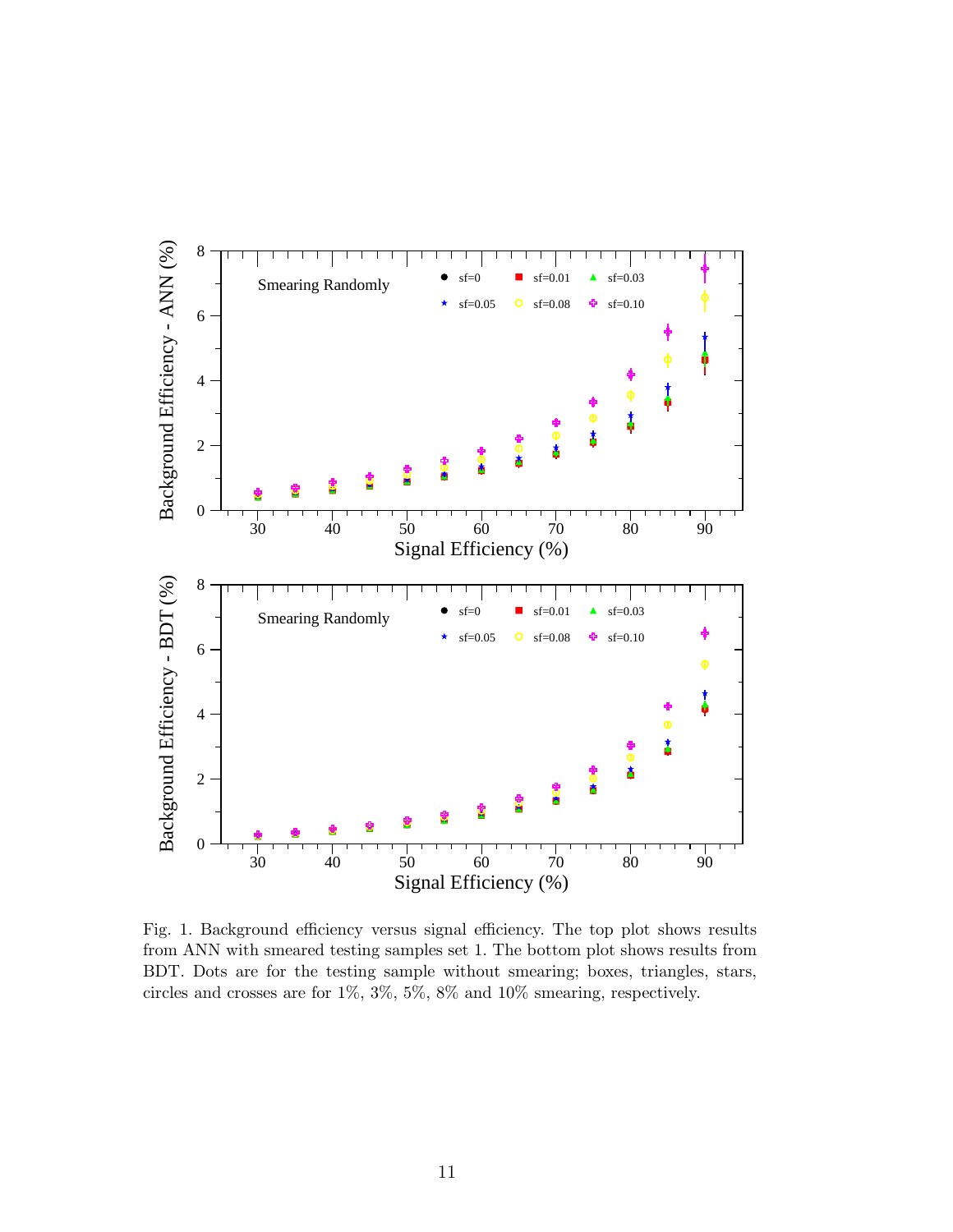

Fig. 2. Variance of background efficiencies versus signal efficiency. The top plot shows results from ANN with smeared testing samples set 1. The bottom plot shows results from BDT. Dots are for the testing sample without smearing; boxes, triangles, stars, circles and crosses are for 1%, 3%, 5%, 8% and 10% smearing, respectively.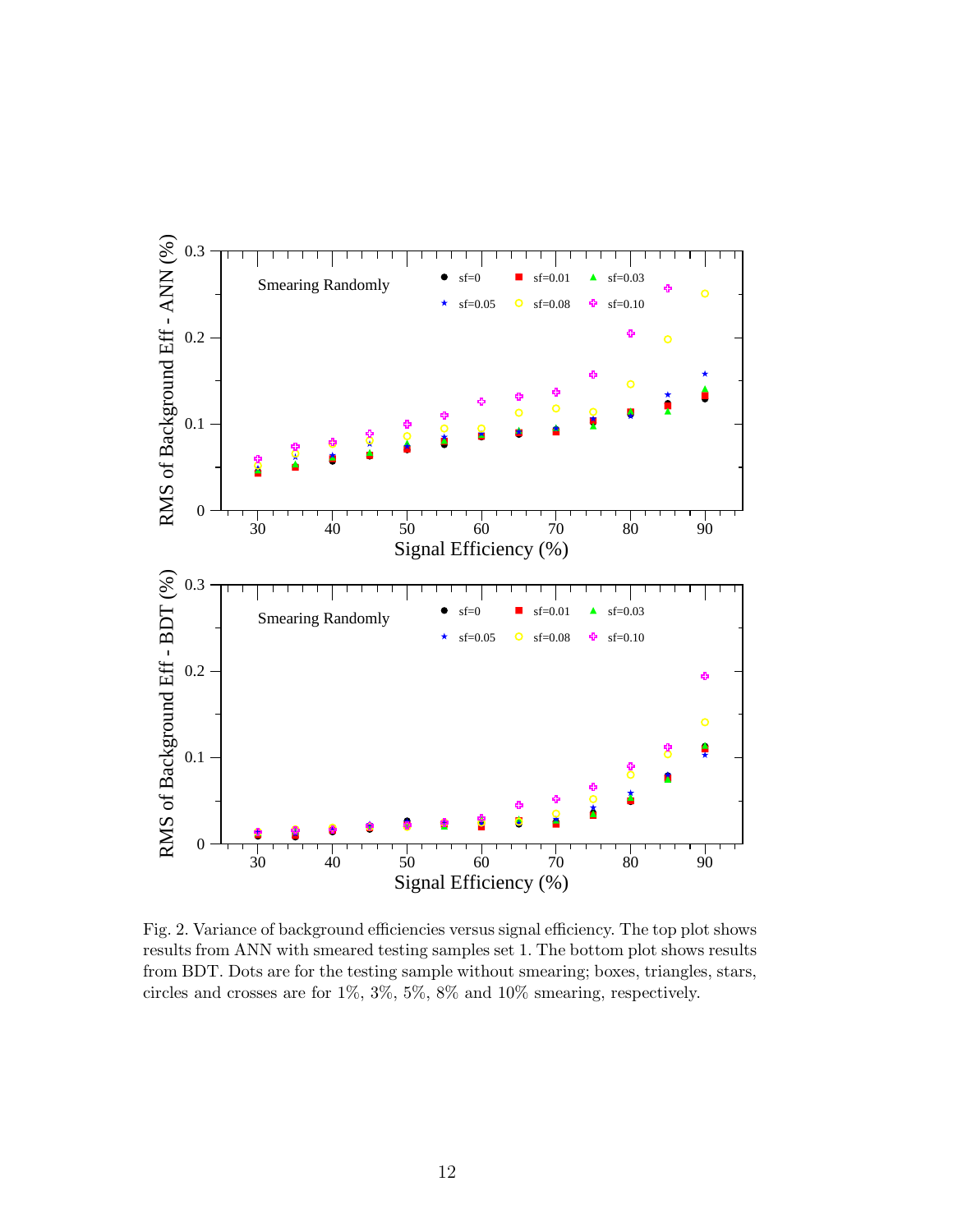

Fig. 3. Ratio of background efficiency from ANN divided by that from BDT versus signal efficiency(top plot) and ratio of variance from ANN divided by that from BDT versus signal efficiency(bottom plot) with smeared testing samples set 1. Dots are for the testing sample without smearing; boxes, triangles, stars, circles and crosses are for 1%, 3%, 5%, 8% and 10% smearing, respectively.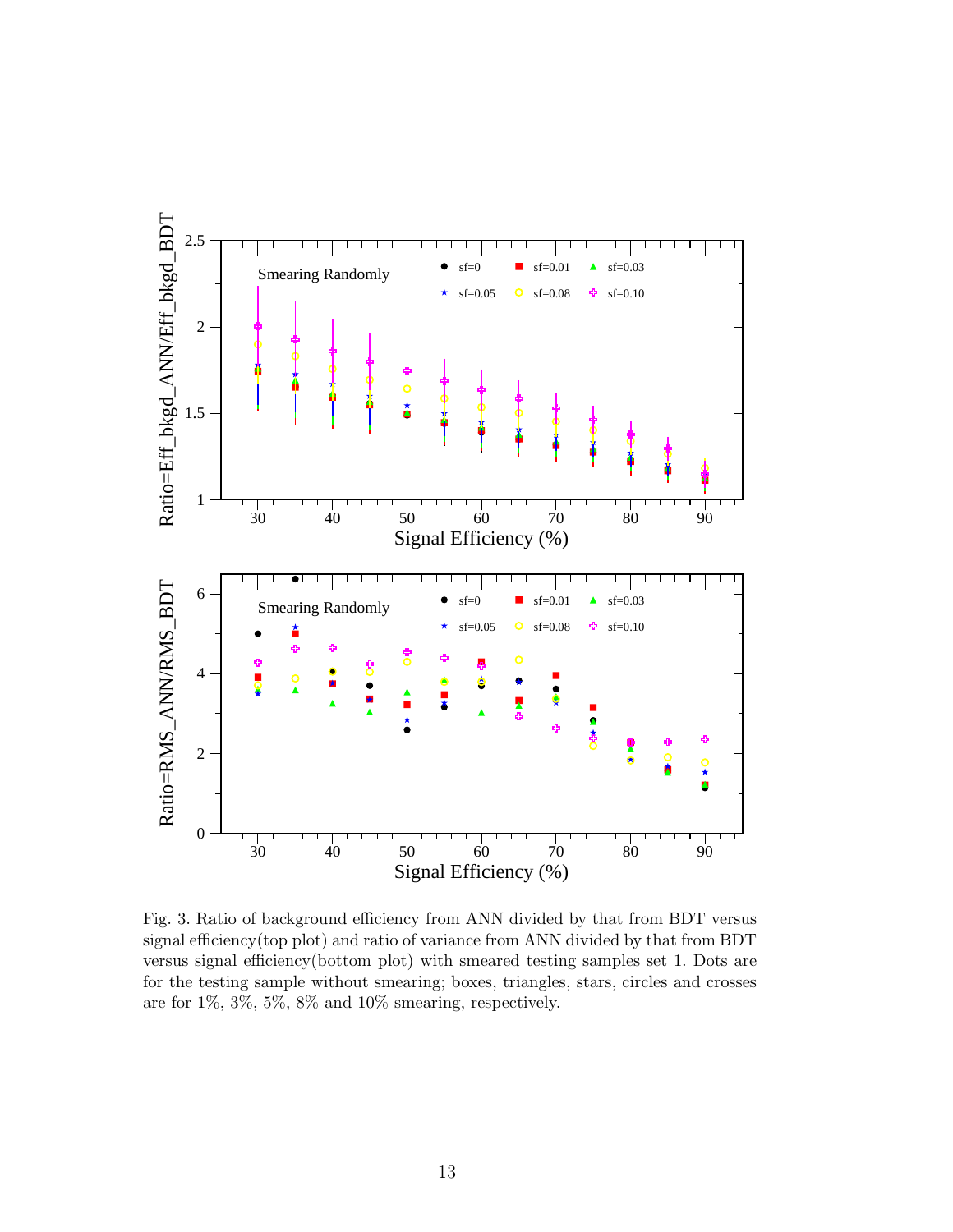

Fig. 4. Background efficiency versus smearing factor. The top plot shows results from ANN with smeared testing samples set 1. The bottom plot shows results from BDT. Dots, boxes and triangles are for 30%, 50% and 70% signal efficiency, respectively.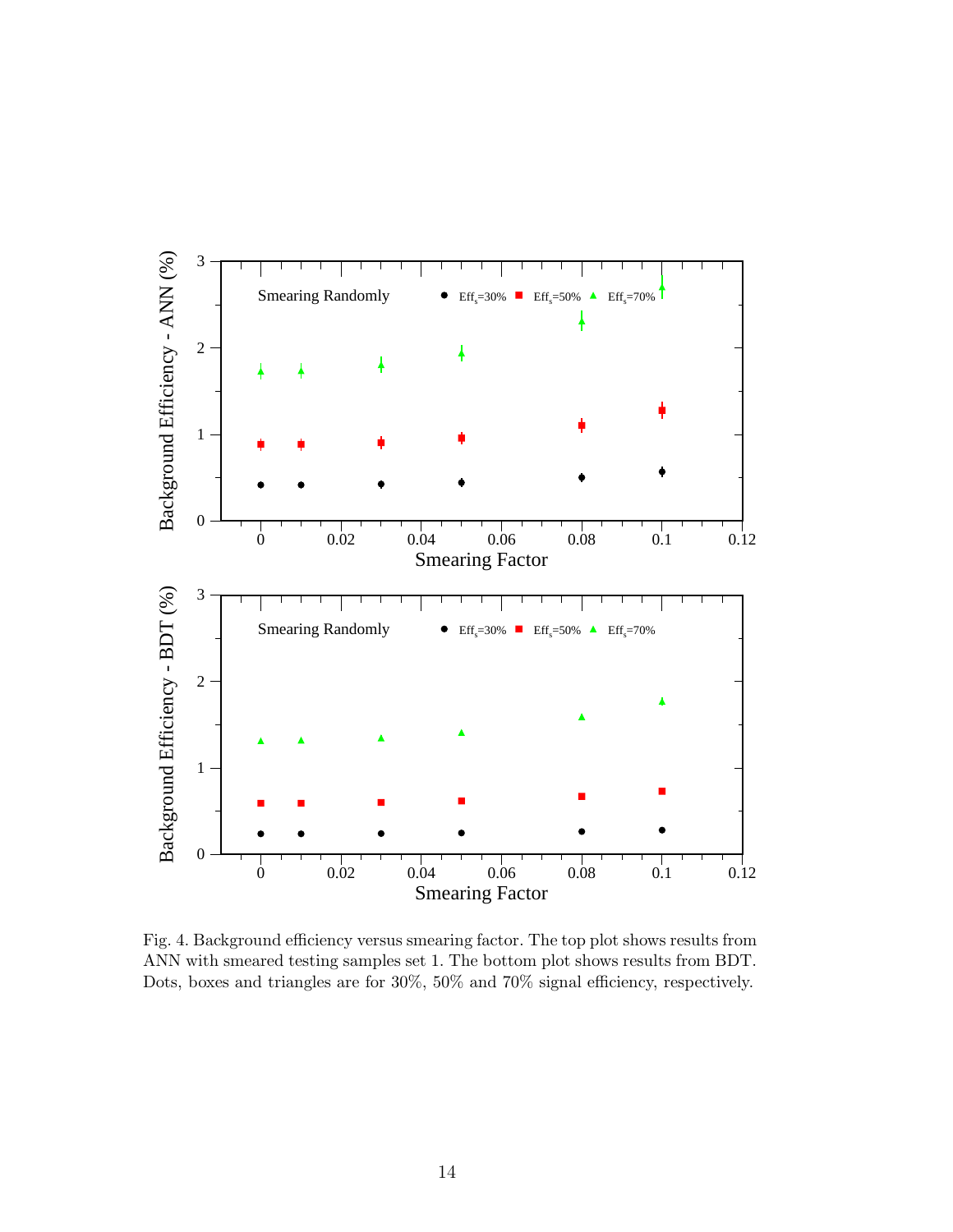

Fig. 5. Ratio of background efficiency from ANN divided by that from BDT versus signal efficiency(top plot) and ratio of variance from ANN divided by that from BDT versus signal efficiency(bottom plot) with testing samples set 2. Dots are for the testing sample without shifting; boxes, triangles, stars, circles and crosses are for  $1\%, 3\%, 5\%, 8\%$  and  $10\%$  shifting, respectively.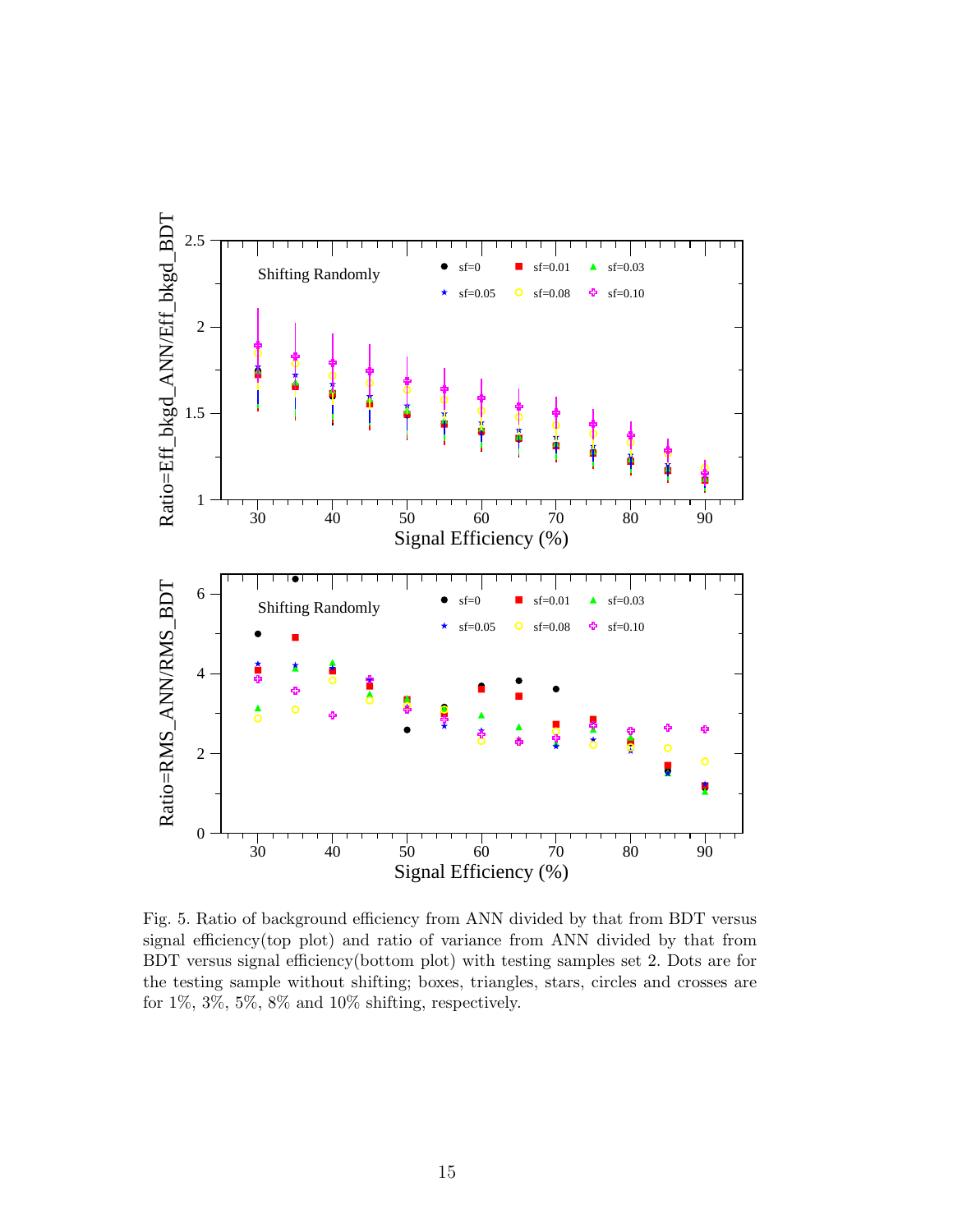

Fig. 6. Background efficiency versus shifting factor. The top plot shows results from ANN with testing samples set 2. The bottom plot shows results from BDT. Dots, boxes and triangles are for 30%, 50% and 70% signal efficiency, respectively.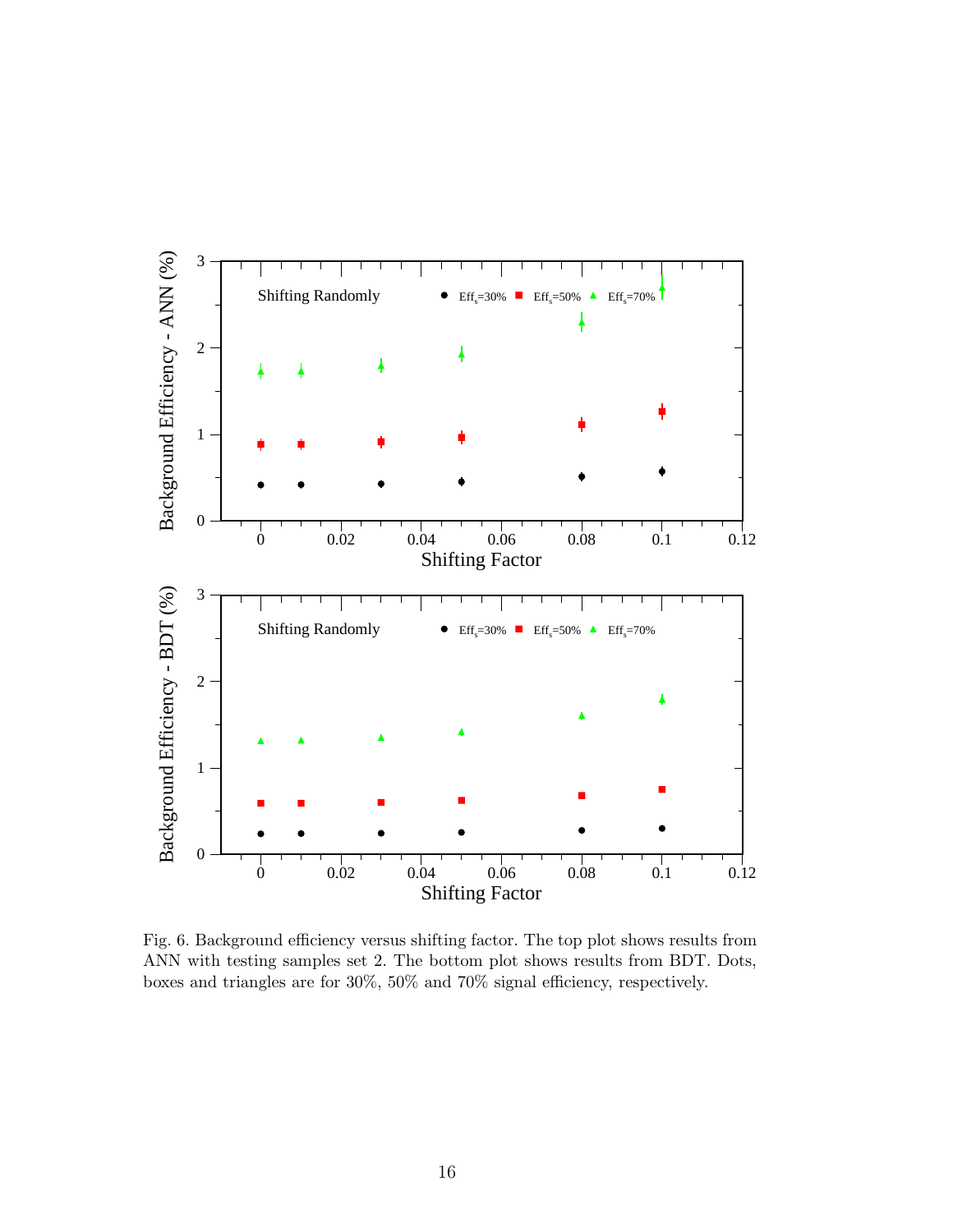

Fig. 7. Background efficiency versus shifting factor. The top plot shows results from ANN with testing samples set 2. The bottom plot shows results from BDT. Dots, boxes and triangles are for 30%, 50% and 70% signal efficiency, respectively.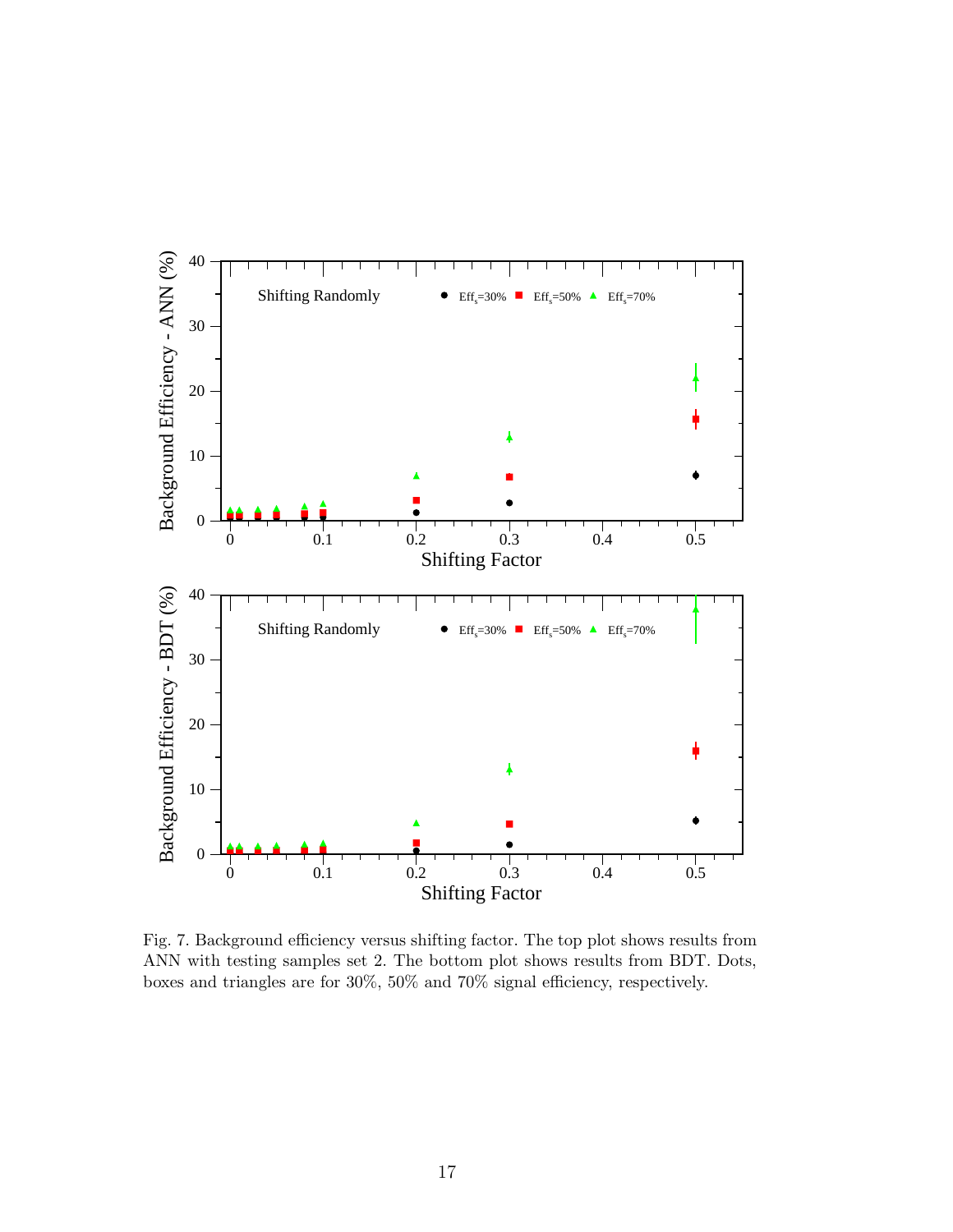

Fig. 8. Ratio of background efficiency from ANN divided by that from BDT versus signal efficiency(top plot) and ratio of variance from ANN divided by that from BDT versus signal efficiency(bottom plot) with testing samples set 3. Dots are for the testing sample without shifting; boxes, triangles, stars, circles and crosses are for  $1\%, 3\%, 5\%, 8\%$  and  $10\%$  shifting, respectively.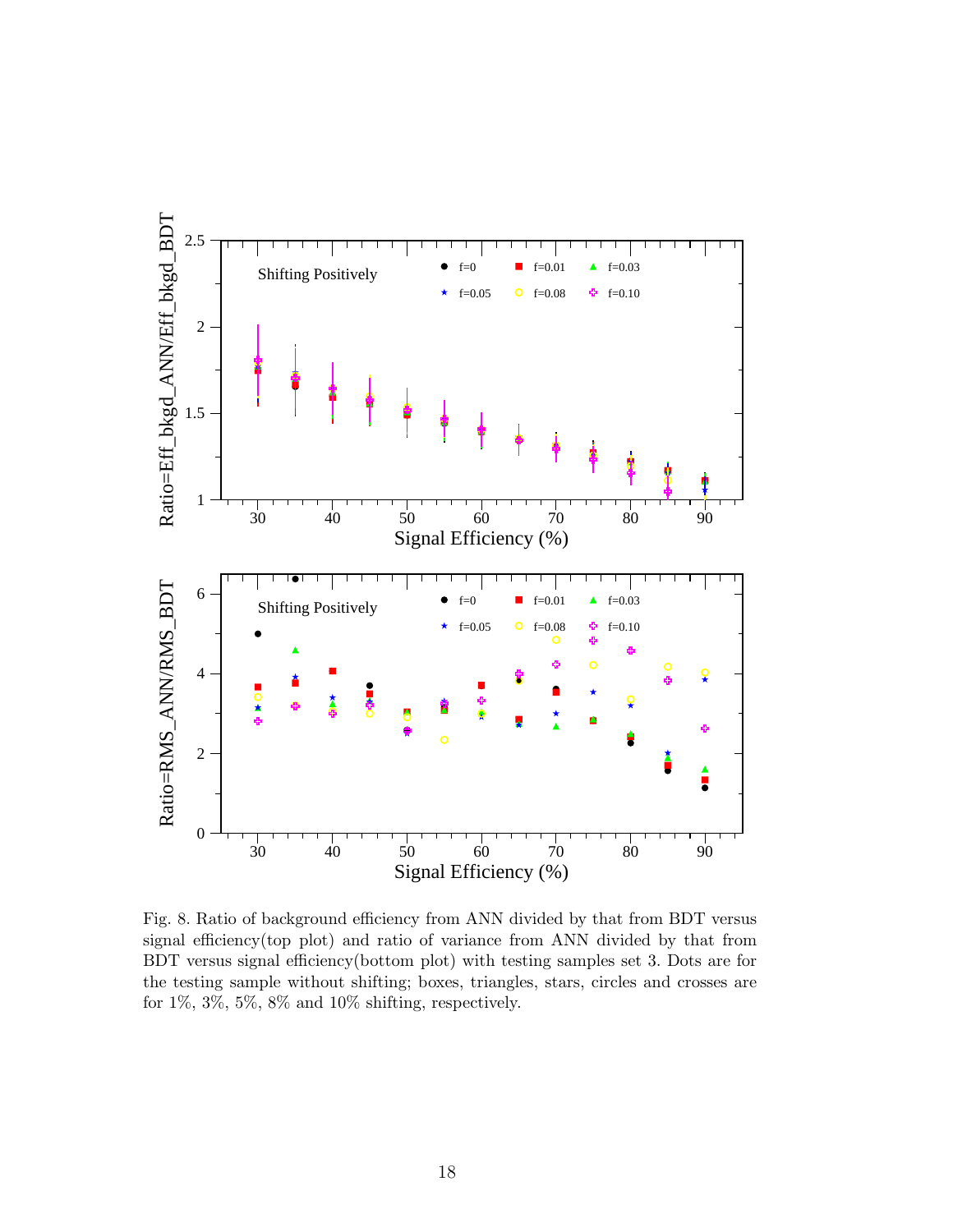

Fig. 9. Background efficiency versus shifting factor. The top plot shows results from ANN with testing samples set 3. The bottom plot shows results from BDT. Dots, boxes and triangles are for 30%, 50% and 70% signal efficiency, respectively.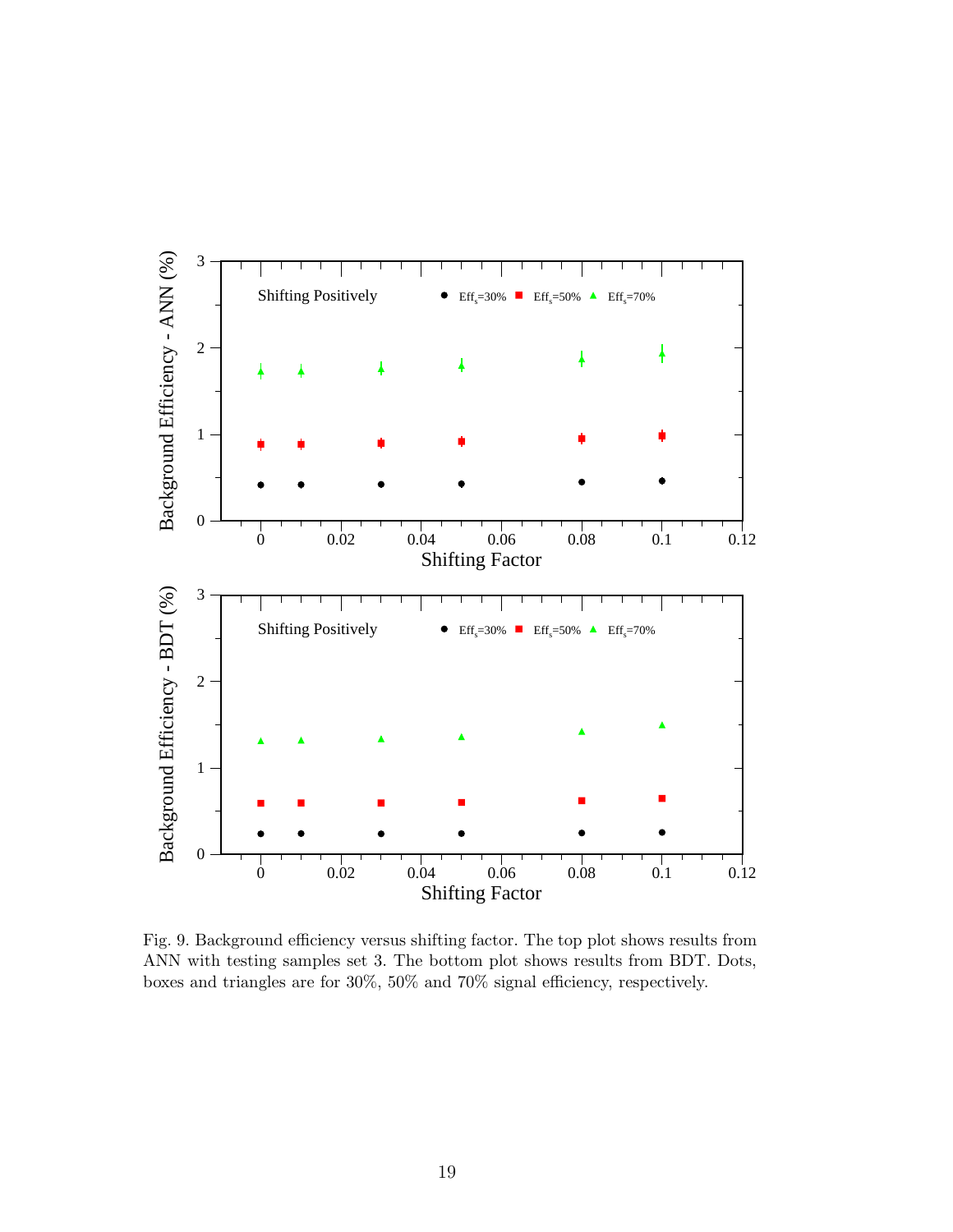

Fig. 10. Ratio of background efficiency from ANN divided by that from BDT versus signal efficiency(top plot) and ratio of variance from ANN divided by that from BDT versus signal efficiency(bottom plot) with testing samples set 4. Dots are for the testing sample without shifting; boxes, triangles, stars, circles and crosses are for  $1\%, 3\%, 5\%, 8\%$  and  $10\%$  shifting, respectively.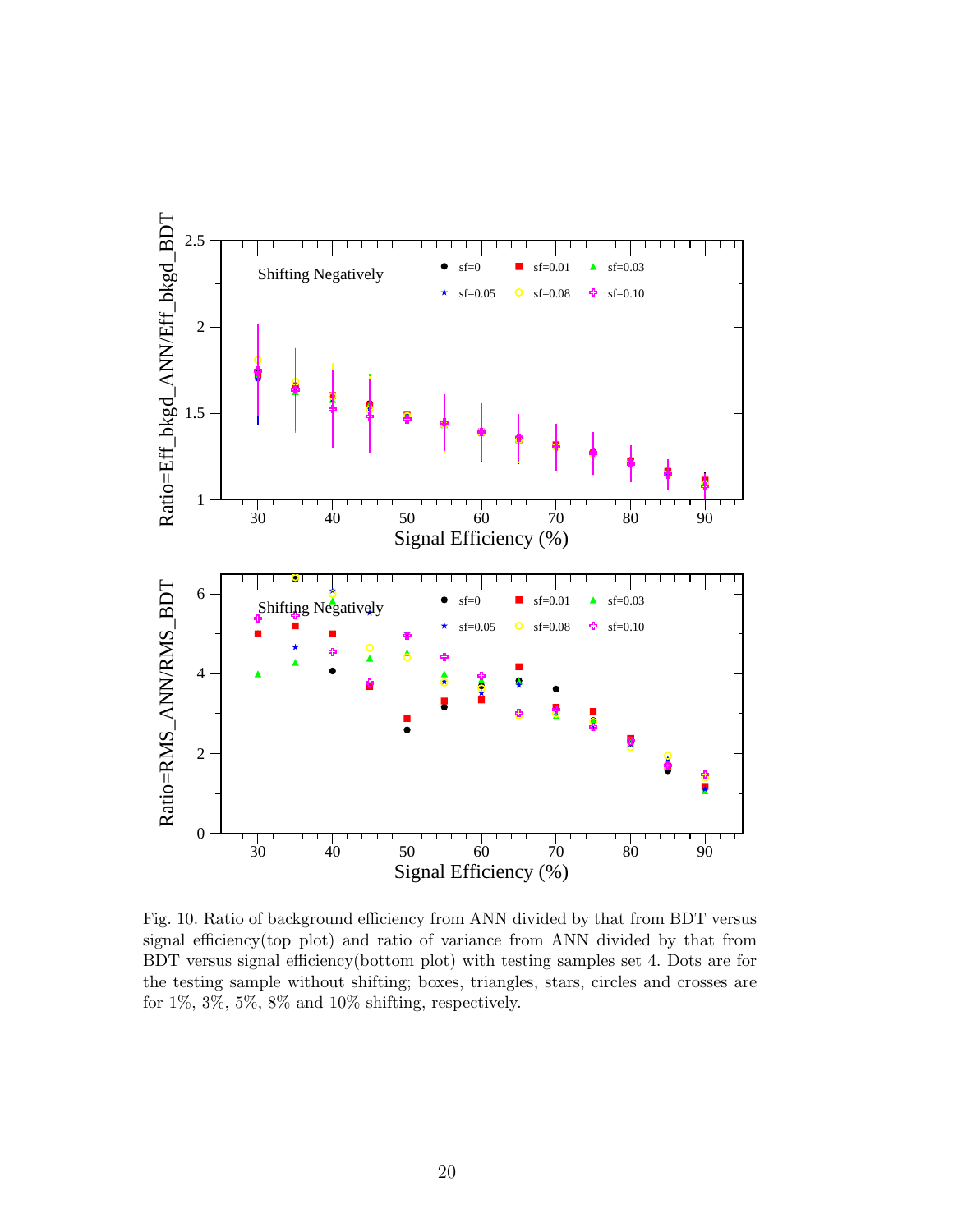

Fig. 11. Background efficiency versus shifting factor. The top plot shows results from ANN with testing samples set 4. The bottom plot shows results from BDT. Dots, boxes and triangles are for 30%, 50% and 70% signal efficiency, respectively.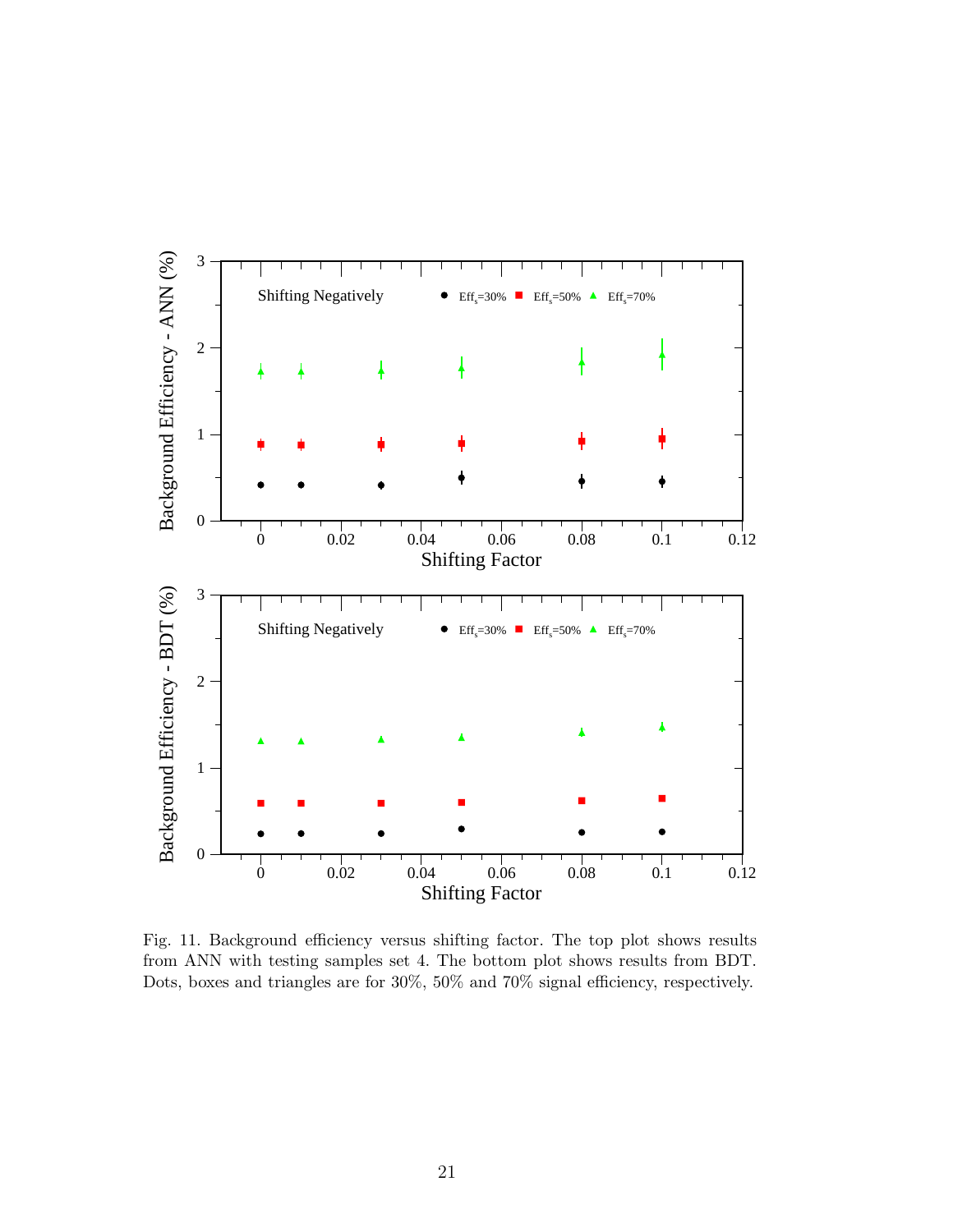

Fig. 12. Ratio of background efficiency from ANN divided by that from BDT versus signal efficiency(top plot) and ratio of variance from ANN divided by that from BDT versus signal efficiency(bottom plot) with testing samples set 5. Dots are for the testing sample without shifting; boxes, triangles, stars, circles and crosses are for  $1\%, 3\%, 5\%, 8\%$  and  $10\%$  shifting, respectively.